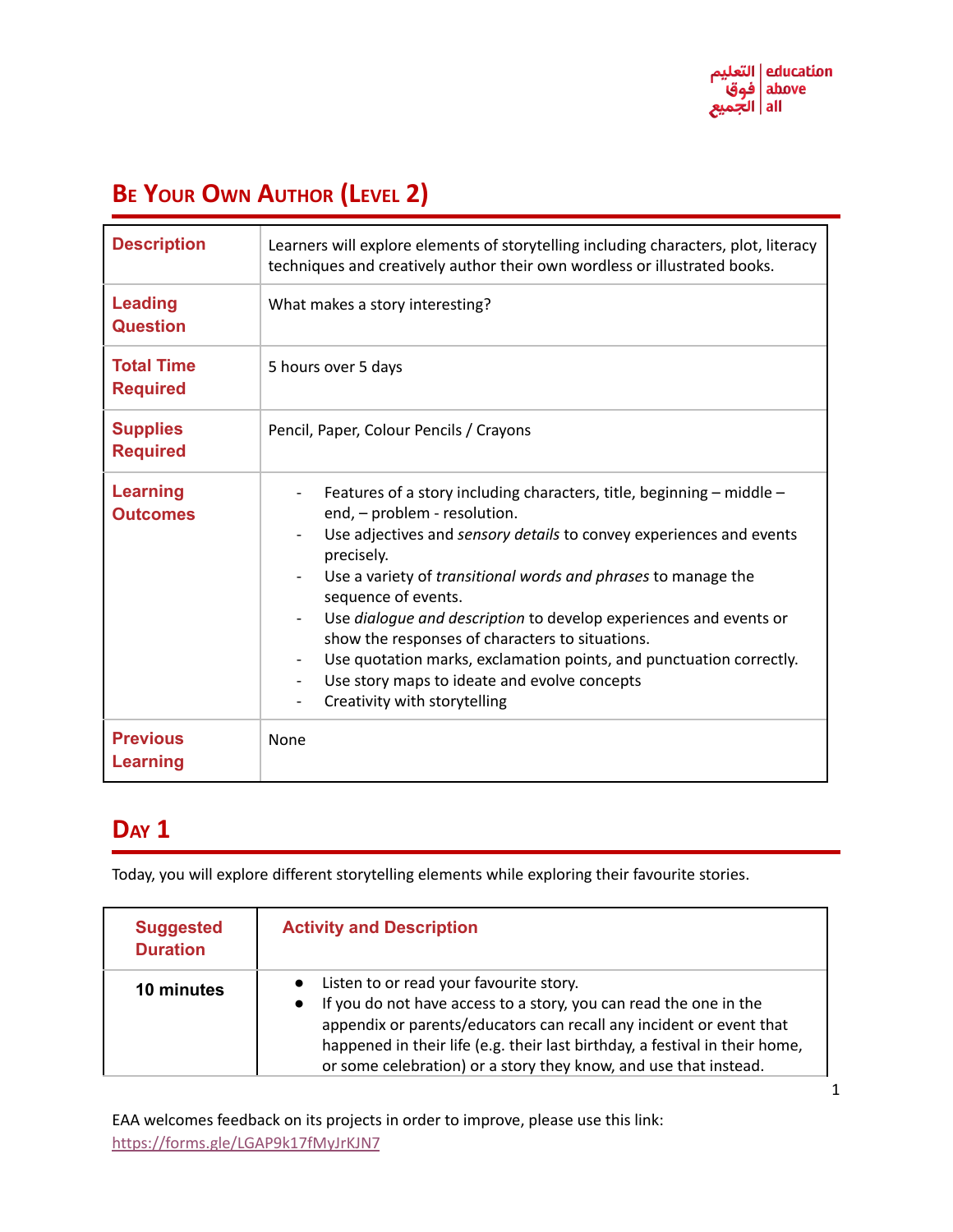

|            | Reflect on the story. Some prompts are suggested below:                                                                           |  |  |
|------------|-----------------------------------------------------------------------------------------------------------------------------------|--|--|
|            | What makes this story interesting for you?<br>$\overline{\phantom{a}}$                                                            |  |  |
|            | What was the best part of the story?                                                                                              |  |  |
|            | How did you feel at different parts of the story?                                                                                 |  |  |
|            | What made you curious to know what happened next?<br>$\overline{\phantom{a}}$                                                     |  |  |
|            | What did you like about the characters or the setting?                                                                            |  |  |
|            | What would be a different ending for the story?                                                                                   |  |  |
| 15 minutes | Begin to identify some of the main elements of the story:                                                                         |  |  |
|            | The title of the story, which is the name of the story (e.g. Goldilocks<br>and the Three Bears)                                   |  |  |
|            | The author of the story i.e. who wrote the story (e.g. Robert Southey)                                                            |  |  |
|            | The characters of the story, which are the main people / animals in the<br>$\bullet$<br>story e.g. Goldilocks and the Three Bears |  |  |
|            | The setting of the story, which includes details like the location of<br>$\bullet$                                                |  |  |
|            | where the story is based e.g. The Home of the Three Bears - Living                                                                |  |  |
|            | Room, Bedroom etc.                                                                                                                |  |  |
|            | New words                                                                                                                         |  |  |
|            | Connections between the story and their experiences - did they                                                                    |  |  |
|            | experience something similar to what happened in any part of the                                                                  |  |  |
|            | story?                                                                                                                            |  |  |
| 15 minutes | After you've read the story for the first time, write down the elements<br>$\bullet$                                              |  |  |
|            | that you identified in a graphic organizer, i.e. a story map (See                                                                 |  |  |
|            | Appendix 1 for examples of graphic organizers).                                                                                   |  |  |
|            | Try to write complete sentences, such as "The title of the story is" or                                                           |  |  |
|            | "The story was written by".                                                                                                       |  |  |
|            | You can also draw parts of the story if you want.                                                                                 |  |  |
| 20 minutes | Read or listen to the story the second time.                                                                                      |  |  |
|            | This time, pay attention to the beginning, the middle, and the end of                                                             |  |  |
|            | the story.                                                                                                                        |  |  |
|            | After the end of the story, answer the following:                                                                                 |  |  |
|            | What events happened at the beginning, middle, and end of<br>O                                                                    |  |  |
|            | the story and how do you know?                                                                                                    |  |  |
|            |                                                                                                                                   |  |  |
|            |                                                                                                                                   |  |  |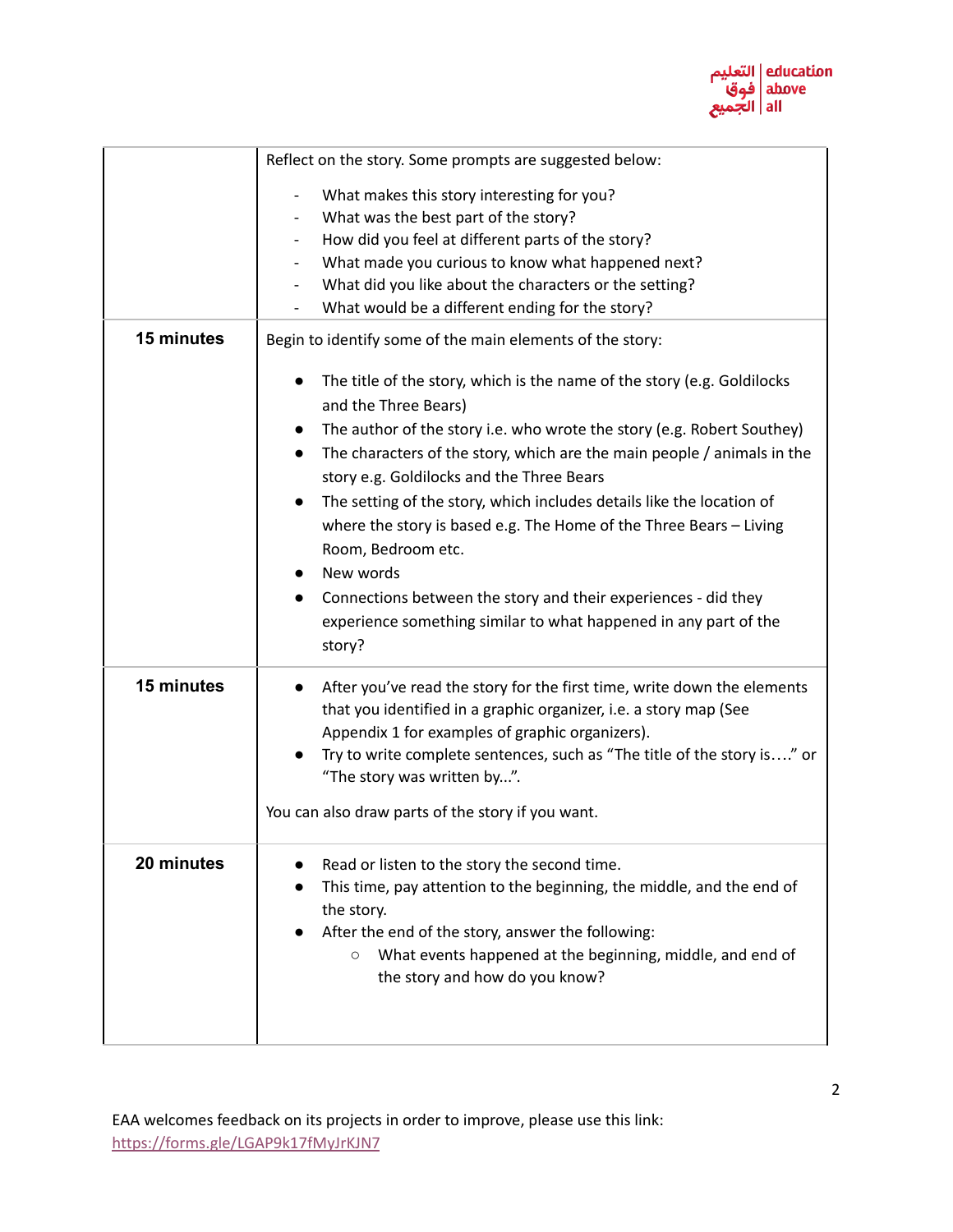

|            | Complete the story map by writing down one or two sentences about<br>what happened in the beginning, middle, and end of the story.                                                                                                                                                                                          |
|------------|-----------------------------------------------------------------------------------------------------------------------------------------------------------------------------------------------------------------------------------------------------------------------------------------------------------------------------|
|            | For example:                                                                                                                                                                                                                                                                                                                |
|            | The Beginning: The Three Bears went out for a walk.<br>The Middle: In the meantime, goldilocks came to their home. She<br>explored everything, and then ate their food and fell asleep on their<br>bed.<br>The End: The Three Bears came back and found Goldilocks inside the<br>house. Goldolocks was scared and ran away. |
|            | You can also draw these parts.                                                                                                                                                                                                                                                                                              |
|            | Below is an example of a story map of "Goldilocks and the Three Bears" story:                                                                                                                                                                                                                                               |
|            | Story<br>McO<br>Middle                                                                                                                                                                                                                                                                                                      |
| 10 minutes | Reflect on what you liked or did not like about the story you heard or                                                                                                                                                                                                                                                      |
|            | read. Some prompt questions could include:<br>Was it interesting? What made it most interesting?<br>$\bigcirc$                                                                                                                                                                                                              |
|            | What was the best part of the story?<br>$\circ$                                                                                                                                                                                                                                                                             |
|            | How did you feel at different parts of the story?<br>$\circ$                                                                                                                                                                                                                                                                |
|            | Were you curious to know what happened next? Why do you<br>$\circ$<br>think that was?                                                                                                                                                                                                                                       |
|            | Did you like the characters?<br>$\circ$                                                                                                                                                                                                                                                                                     |
|            | How important was the setting?<br>$\circ$                                                                                                                                                                                                                                                                                   |
|            | What would be a different ending for the story? If you were the<br>$\circ$<br>author of this story, how would it end?                                                                                                                                                                                                       |

## **DAY 2**

Today, you will begin to write and/or illustrate your own stories.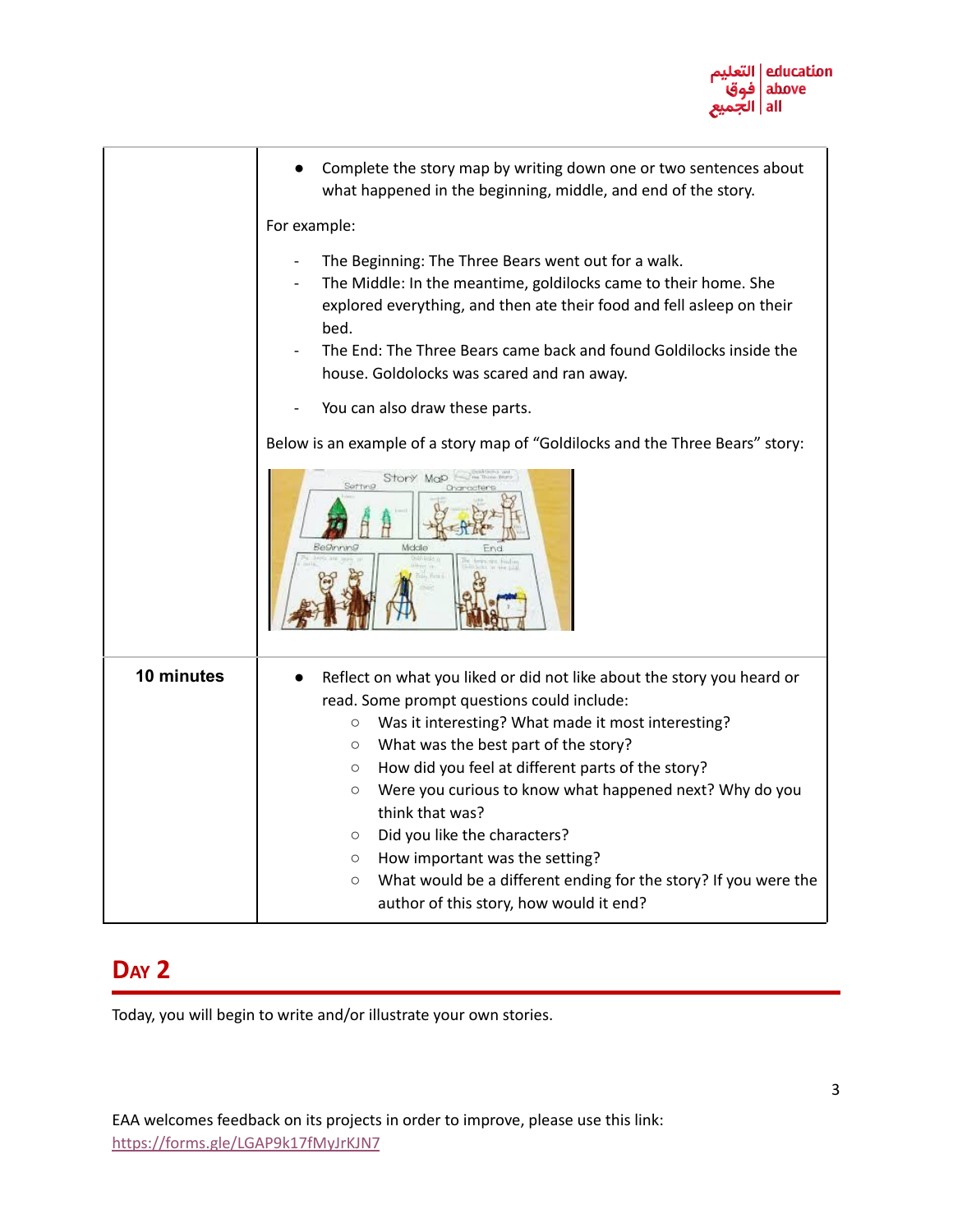

| <b>Suggested</b><br><b>Duration</b> | <b>Activity and Description</b>                                                                                                                                                                                                                                                                                                                                                                                                                                                                                                                                                                                                                                                                                                                                                                                                                                                                                                                                                                                                                          |  |  |
|-------------------------------------|----------------------------------------------------------------------------------------------------------------------------------------------------------------------------------------------------------------------------------------------------------------------------------------------------------------------------------------------------------------------------------------------------------------------------------------------------------------------------------------------------------------------------------------------------------------------------------------------------------------------------------------------------------------------------------------------------------------------------------------------------------------------------------------------------------------------------------------------------------------------------------------------------------------------------------------------------------------------------------------------------------------------------------------------------------|--|--|
| 20 minutes                          | Brainstorm different topics for their story. To get your creative juices<br>$\bullet$<br>flowing, you can engage in the following storytelling activity:<br>You or your family members will put any $10 - 15$ objects from<br>$\circ$<br>your home into any opaque medium-sized bag (plastic, paper<br>or cloth that is not see through) e.g. a spoon, a toy, a ball, a<br>book, a clip, a flower etc.<br>Pick out any object without looking from the bag and make up<br>$\circ$<br>any story with this object. For example, if you pick out a spoon:<br>When telling the story, you should try to use transition words<br>$\circ$<br>(See Appendix 3 for examples of transition words) and relative<br>pronouns (who, whose, whom, which, that) and adverbs<br>(where, when, why).<br>For instance, you can use this format: "first, " "then, ,"<br>$\circ$<br>and "finally, ," to describe the 3 sections of the story<br>(beginning, middle, end).<br>Give as many details as possible and think about what your<br>$\circ$<br>characters would say. |  |  |
|                                     | For example, if you pick out a spoon:<br>The shiny spoon: Mike, was really happy because Sam, the youngest<br>child, only ate vanilla ice-cream and yogurt with him. "I'm always<br>getting to taste something delicious and cold," thought Mike.<br>But Sam learned about healthy eating in school. He was excited to try<br>$\overline{\phantom{a}}$<br>having some broccoli soup that was hot. Poor Mike! He was scared that<br>he would become green and get burnt if he had the Soup.<br>Finally, Mike told Sam: "I don't want to try the soup." So, Sam decided<br>to blow and cool off the soup to encourage him to try it. When Mike<br>finally tried the soup, he realised that there was no salt!<br>You can also choose to pick out 2 - 3 objects and make a story with all of them<br>together.<br>Hint:<br>These prompts can help guide you through the beginning:<br>"Who's the character of your story?"                                                                                                                                  |  |  |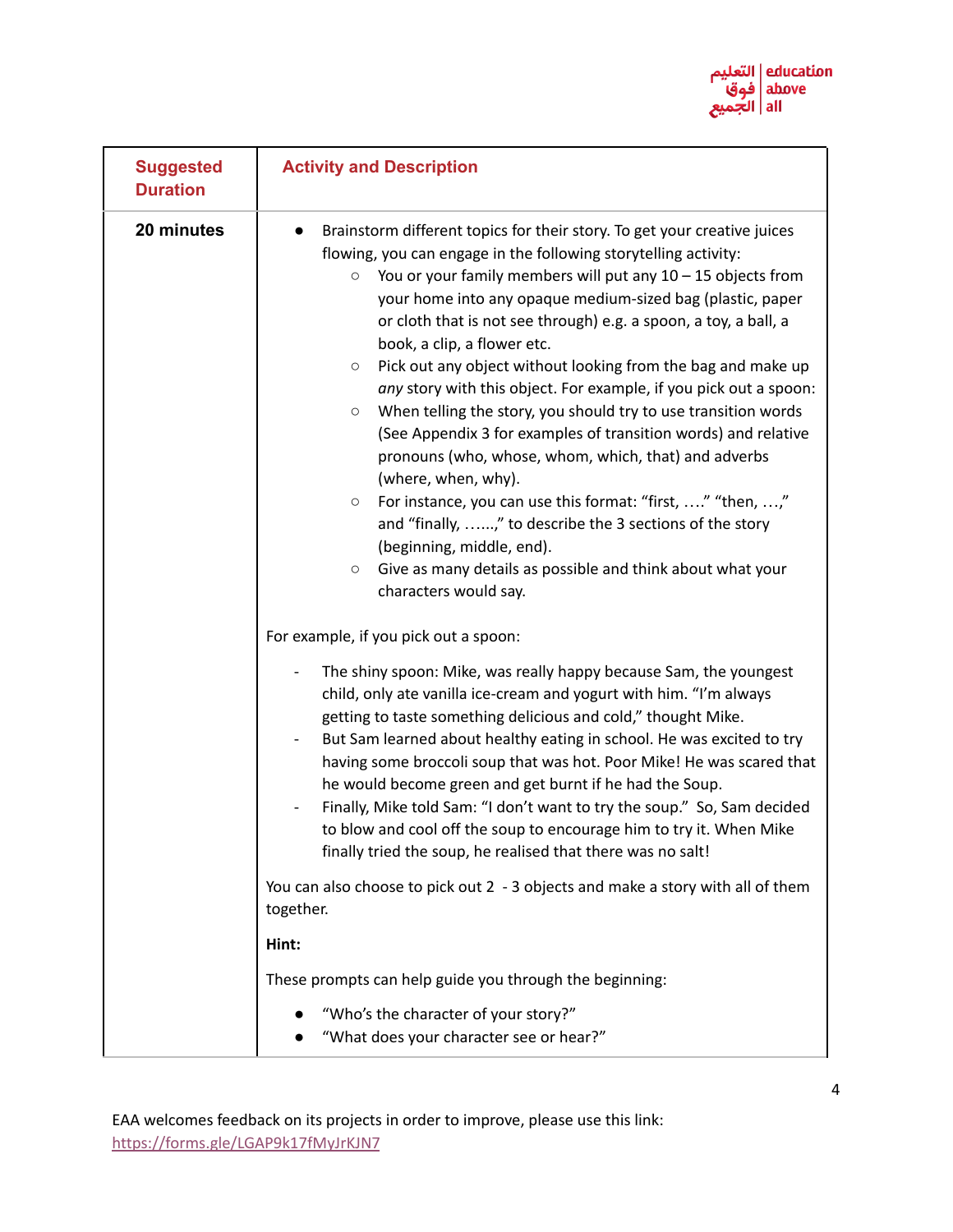

|            | "Who else is there?"<br>"What does the place they are in look like?"                                                                                                                                                                                                     |
|------------|--------------------------------------------------------------------------------------------------------------------------------------------------------------------------------------------------------------------------------------------------------------------------|
|            | These prompts can help guide you through the middle:                                                                                                                                                                                                                     |
|            | "What problem does your character have?"<br>"What happened next?"                                                                                                                                                                                                        |
|            | These prompts can help guide you through the end:                                                                                                                                                                                                                        |
|            | "Was the character able to solve their problem?"<br>"What was the solution to this problem?"<br>$\overline{\phantom{a}}$                                                                                                                                                 |
| 10 minutes | Reflect about what was difficult and what was fun from doing this<br>$\bullet$<br>exercise.                                                                                                                                                                              |
|            | With your imagination flowing and having practiced key storytelling<br>elements, begin planning your own story by choosing a topic. Some<br>useful prompts are listed below:                                                                                             |
|            | Write a story about two of your favourite animals<br>Write a story about your favourite magical creature<br>$\overline{\phantom{0}}$                                                                                                                                     |
|            | Write a story that has you and your best friend or sibling in it<br>$\blacksquare$<br>Write a story that involves your favourite activity                                                                                                                                |
| 20 minutes | Draw or write any ideas you have (you can choose to use an "ideas<br>map" - see example in the appendix)                                                                                                                                                                 |
|            | There are no bad ideas! You can rethink your stories multiple times.                                                                                                                                                                                                     |
|            | Hint: Use the same prompts from the bag activity to help you in case you get<br>stuck at some point. In general, think through the following:                                                                                                                            |
|            | Who are the characters? What are their names?<br>What is the setting?<br>What happens or what is the problem?<br>What is the solution?                                                                                                                                   |
|            | Reflect on the following:<br>How will you know when the story is finished?<br>$\circ$<br>How do you think readers will react to your story?<br>$\circ$<br>Share your ideas for your story to themselves or your families and<br>review details based on their reactions. |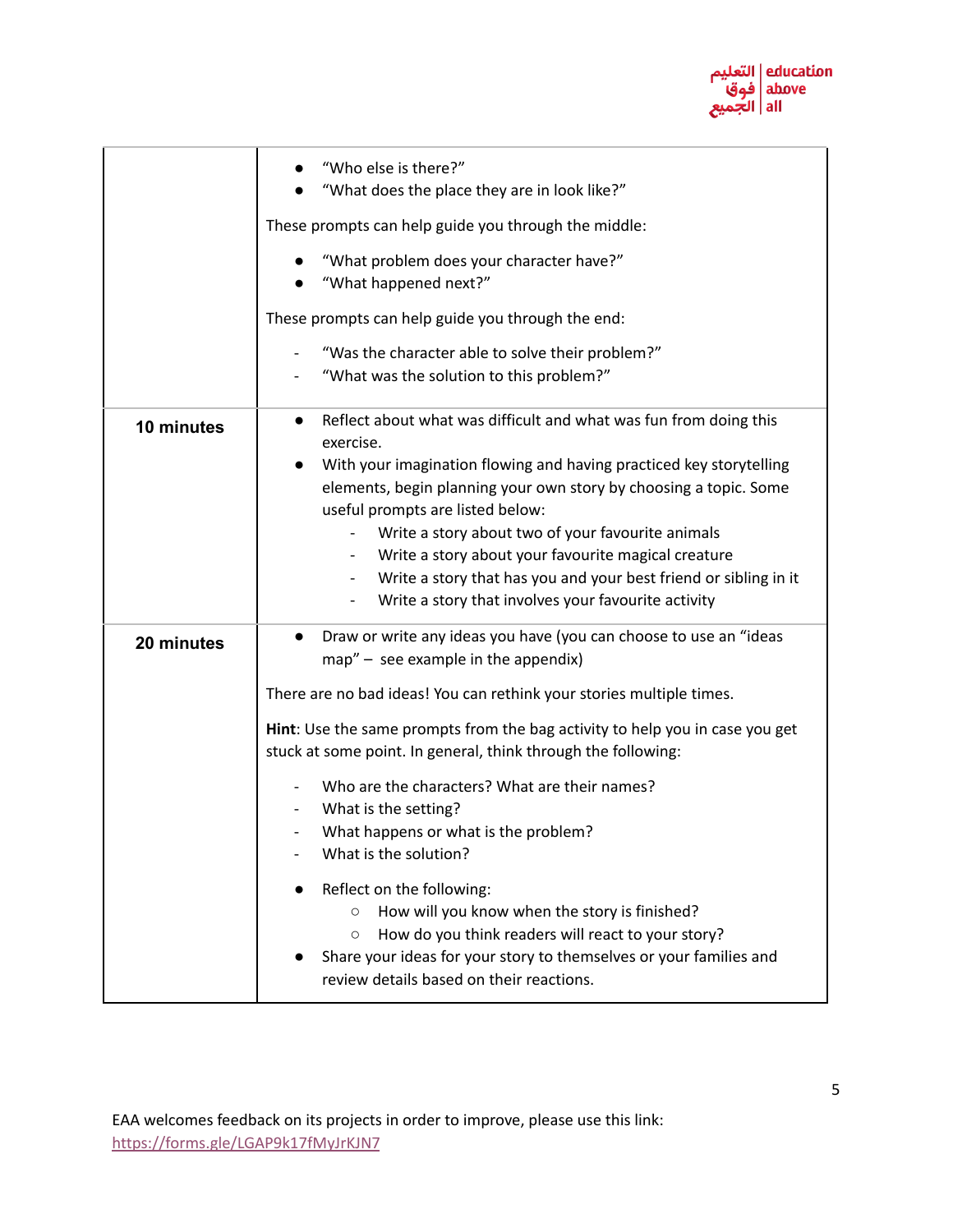

### **DAY 3**

Today, you will continue to work on their story and expand the details of the different sections of the story and for that, you need to think about words that are good to describe: adjectives.

| <b>Suggested</b><br><b>Duration</b> | <b>Activity and Description</b>                                                                                                                                                                                                                                                                                                                                                                                                         |                                                                                                                        |  |
|-------------------------------------|-----------------------------------------------------------------------------------------------------------------------------------------------------------------------------------------------------------------------------------------------------------------------------------------------------------------------------------------------------------------------------------------------------------------------------------------|------------------------------------------------------------------------------------------------------------------------|--|
| 20 minutes                          | Adjectives are words that can be used to describe people and things.<br>Brainstorm Adjectives that describe different places, people, events,<br>and objects. Some adjectives can only be used for people, and others<br>only to describe other things. For example "tall" is a word that<br>describes people or objects, but doesn't describe a setting. Divide a<br>sheet of paper into four areas and write down 3-5 of these words. |                                                                                                                        |  |
|                                     | Words that describe places<br>• Crowded<br>• Spacious<br>Words that describe things that<br>happen<br>• Surprising<br>• Scary                                                                                                                                                                                                                                                                                                           | Words that describe people<br>$\bullet$ Tall<br>• Smart<br>Words that describe objects<br>• Colorful<br>$\bullet$ Tiny |  |
| 15 minutes                          | Then, write 3 complete sentences for each aspect of the story (setting and<br>event or solution) using some of the words from the list that you brainstormed.<br>The setting: e.g. It was a green park with lots of colourful flowers<br>The main event or solution: e.g. The storm was the most expected<br>event that summer; "Rosy, who was the youngest sibling, had a<br>wonderful idea"                                           |                                                                                                                        |  |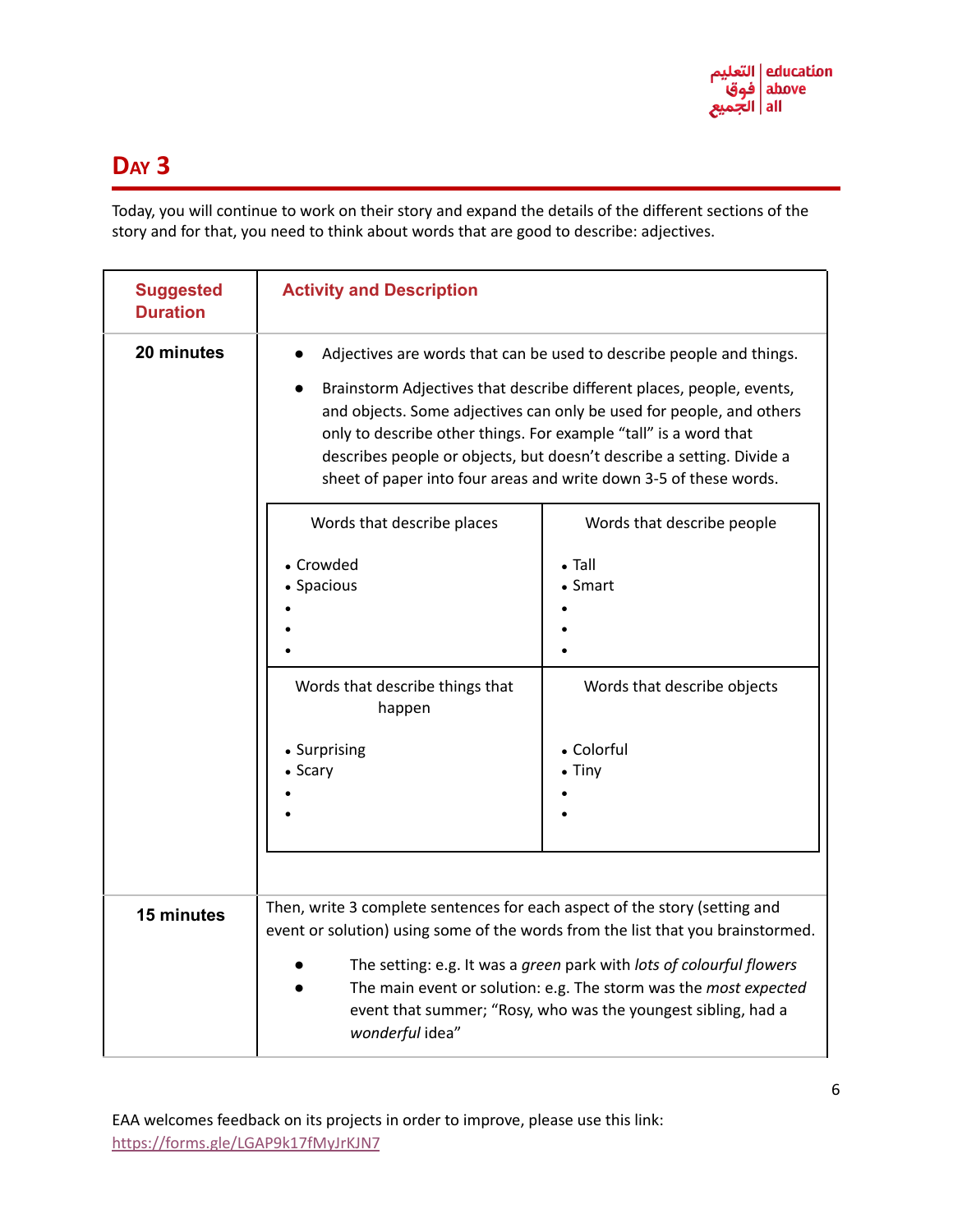

|            | Tip: If you are struggling to add adjectives, write sentences then circle the<br>nouns and add a word before each noun describing it. For example, if you write<br>"There was a park with many flowers". First identify the nouns. Then circle the<br>words park and flowers since they are nouns. Finally, think of words that can<br>describe the park and the flowers. You can use words like spacious, green,<br>beautiful etc. for the park and words like colorful, small, pretty etc. for the<br>flowers.<br>Once the descriptions are complete, explore what you can add to each of the<br>different parts of your story.                                                                                                                                                                                                                                                                                                                                                                                                                                                                                                                                                                                                                                            |
|------------|------------------------------------------------------------------------------------------------------------------------------------------------------------------------------------------------------------------------------------------------------------------------------------------------------------------------------------------------------------------------------------------------------------------------------------------------------------------------------------------------------------------------------------------------------------------------------------------------------------------------------------------------------------------------------------------------------------------------------------------------------------------------------------------------------------------------------------------------------------------------------------------------------------------------------------------------------------------------------------------------------------------------------------------------------------------------------------------------------------------------------------------------------------------------------------------------------------------------------------------------------------------------------|
| 25 minutes | The Beginning: Think about what a reader or listener would want / need to<br>know and what you would want to share in the beginning of the story. These<br>are some prompts to help:<br>Since this is the first time your reader is meeting all the characters<br>- what do you want them to know about these characters?<br>What do the characters normally do and what does a regular day in<br>their life look like? (Think about adjectives or actions or objects<br>that you might have that would convey the characteristics of the<br>characters. For instance, the character wakes up every morning at<br>the same time, or the character likes yellow flowers, or the<br>character says "Good evening" every time they walk by the<br>butcher's shop, etc.)<br>What do you want your reader to know about where the story is<br>located or the setting?<br>The Middle: Think about what the reader or listener would want / need to<br>know and what you would want to share in the middle of the story. These are<br>some prompts to help:<br>What would make the story interesting to continue reading?<br>Maybe an unexpected event<br>How could the problem or event that happened be?<br>How is this different from their normal life events in the beginning? |
|            | Is the setting the same or has it changed?<br>The End: Think about what the reader or listener would want / need to know<br>and what you would want to share at the end of the story. These are some<br>prompts to help:<br>What would make the story interesting to continue reading?<br>What could the problem or event that happened be resolved -<br>what could the solution be?                                                                                                                                                                                                                                                                                                                                                                                                                                                                                                                                                                                                                                                                                                                                                                                                                                                                                         |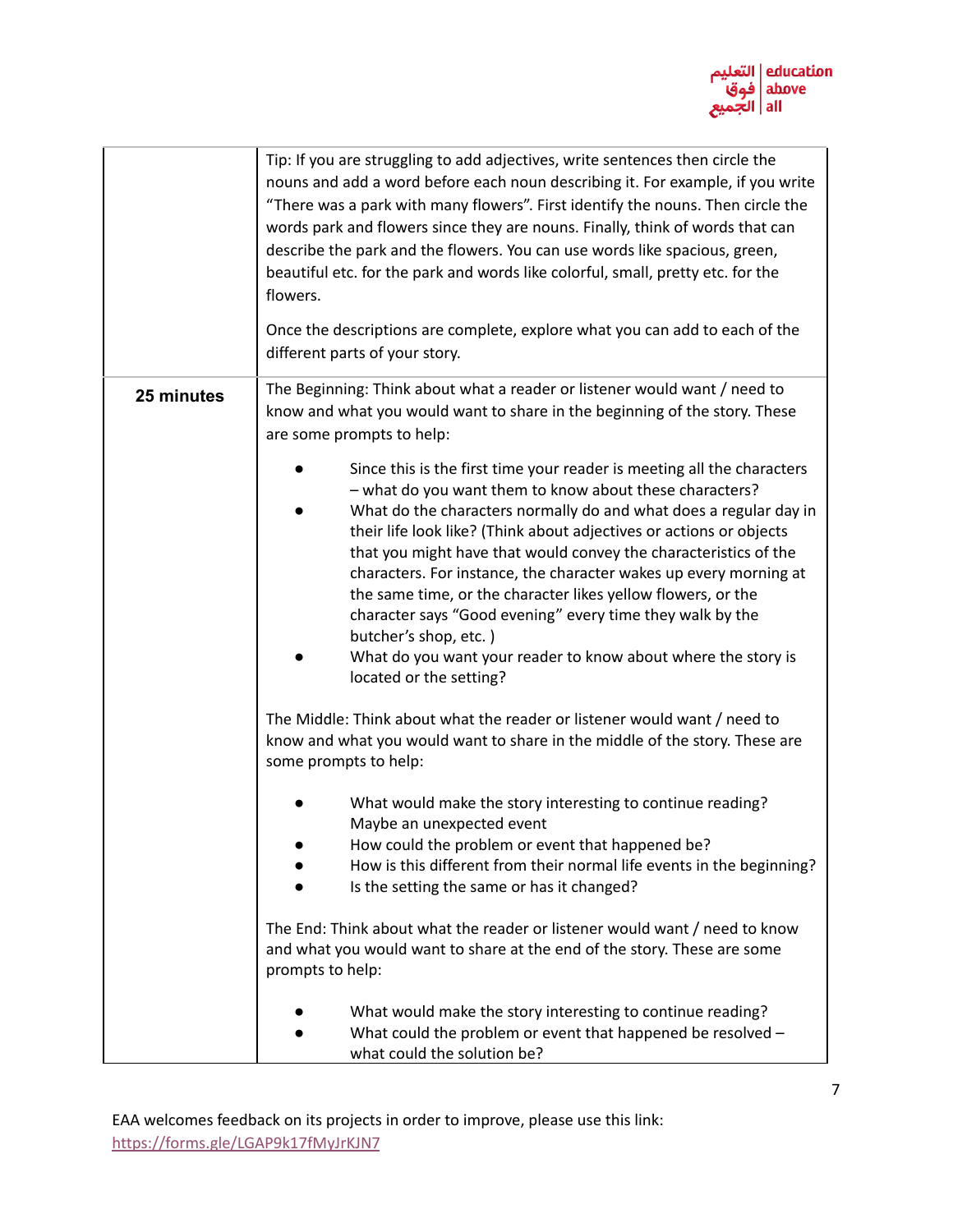

|  | Is the setting the same or has it changed?                     |
|--|----------------------------------------------------------------|
|  | How would the story end and how would we leave the characters? |

### **DAY 4**

Today, you will describe the feelings and thoughts of your characters in each part of the story – beginning, middle, and end.

| <b>Suggested</b><br><b>Duration</b> | <b>Activity and Description</b>                                                                                                                                                                                                                                                    |  |
|-------------------------------------|------------------------------------------------------------------------------------------------------------------------------------------------------------------------------------------------------------------------------------------------------------------------------------|--|
| 5 minutes                           | Think about the feelings or emotions of the characters and how they<br>change throughout the story. What was the reason that they were<br>feeling this emotion and what made this feeling change?                                                                                  |  |
|                                     | Tip: if you are struggling with this task, put yourself in the characters' shoes by<br>acting out the story with your classmates or siblings. Point out when you notice<br>their expressions changing.                                                                             |  |
| 20 minutes                          | Make a mood meter depicting the main character's emotions in the<br>$\bullet$<br>beginning, middle, and end of the story. Write a few bullet points<br>about these emotions in sequence. (See Appendix 4)<br>When writing, use adjectives, exclamation marks, and quotation marks. |  |
|                                     | Remember that the exclamation mark is used when someone shows a strong<br>feeling or emphasize something e.g.                                                                                                                                                                      |  |
|                                     | Everyone was so excited and they all wanted to take turns to play with<br>Timi and they had a lot of fun!                                                                                                                                                                          |  |
|                                     | Remember that quotation marks are used when introducing something that a<br>characters says, e.g.:                                                                                                                                                                                 |  |
|                                     | Father woke up and found a mess in the living room. He said: "What's<br>this mess?"                                                                                                                                                                                                |  |

### **DAY 5**

Today, you will put together their story as a book.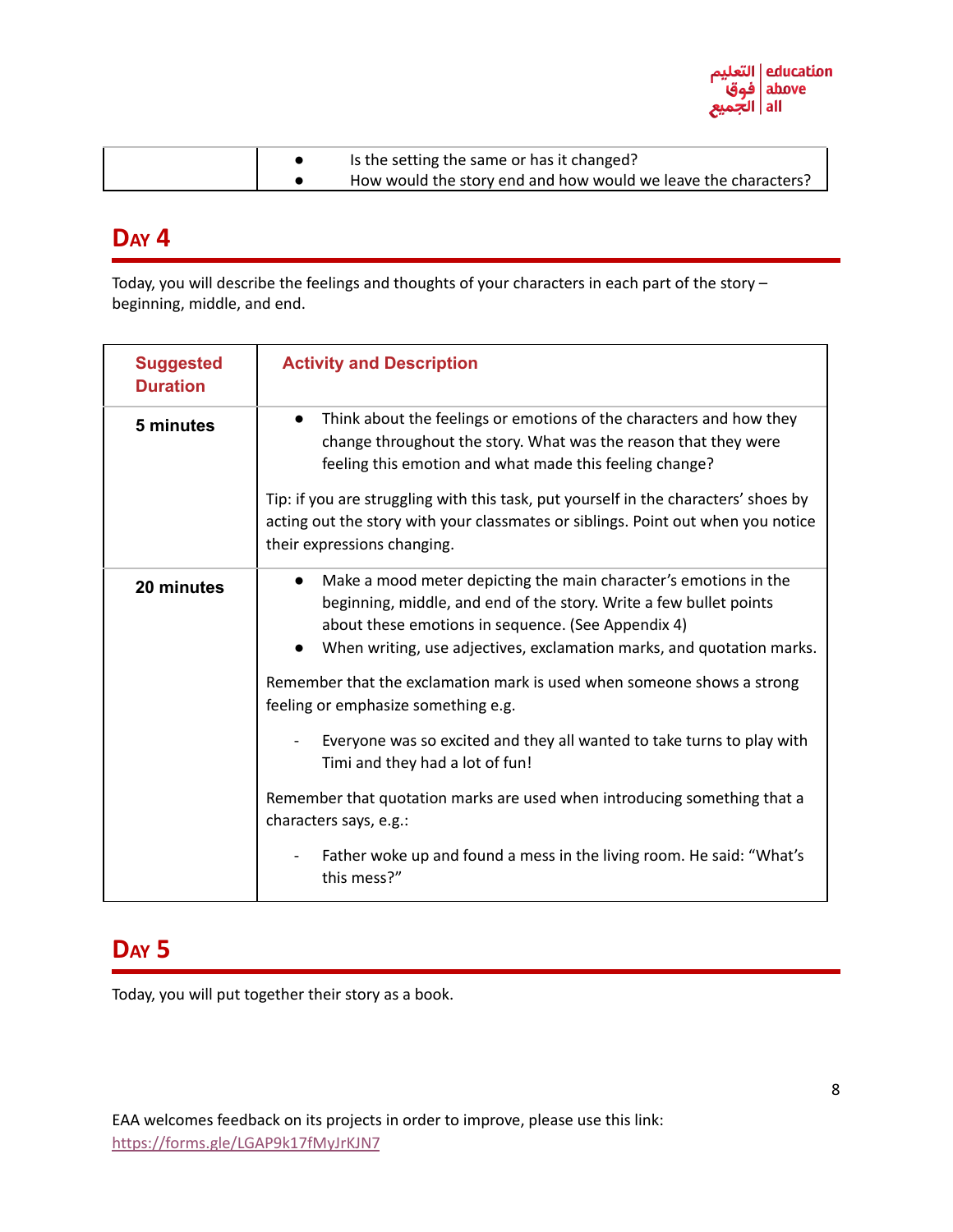

| <b>Suggested</b><br><b>Duration</b> | <b>Activity and Description</b>                                                                                                                                                                                                                                                                                                                                                                                                         |  |  |
|-------------------------------------|-----------------------------------------------------------------------------------------------------------------------------------------------------------------------------------------------------------------------------------------------------------------------------------------------------------------------------------------------------------------------------------------------------------------------------------------|--|--|
| 5 minutes                           | You can fold paper which must have you at least 3 pages (One for<br>$\bullet$<br>Beginning - Middle - End) and label these at the bottom with the page<br>number. You should fold a different sheet to create the cover and back<br>cover.                                                                                                                                                                                              |  |  |
| 30 minutes                          | Write at least two paragraphs with 5 complete sentences each for each<br>$\bullet$<br>of the sections (i.e. on each page). You can choose some of these<br>sentences from the bullets that you wrote on days 3 and 4, and can add<br>new sentences if you need/want to.<br>Use transition words (see Appendix 3), capital letters, full stops,<br>$\bullet$<br>question marks, exclamation marks, and relative pronouns and<br>adverbs. |  |  |
| 5 minutes                           | Think of a title for the book and write your own name as the author on<br>$\bullet$<br>the cover page.                                                                                                                                                                                                                                                                                                                                  |  |  |
| 15 minutes                          | You can also add drawings to the page, design the layout, and design<br>$\bullet$<br>the cover of the book.                                                                                                                                                                                                                                                                                                                             |  |  |
| 15 minutes                          | Your book is now ready to be shared with family members and to be<br>$\bullet$<br>read aloud. Read the story to your parents and ask for feedback about<br>the story.<br>Parents feedback will include:<br>$\bullet$<br>What they loved about the story<br>What they loved about the book<br>$\overline{\phantom{a}}$<br>What they want to know more about<br>What can be improved<br>$\overline{\phantom{a}}$                          |  |  |
| 15 minutes                          | Based on the feedback, you should make improvements to your story<br>$\bullet$<br>and/or book, and reflect on what you enjoyed the most and found the<br>most challenging.                                                                                                                                                                                                                                                              |  |  |

### **ASSESSMENT CRITERIA**

- Creativity in creating the plot of the story
- Clarity and creativity of the drawings and the story map
- Simplicity and completeness of the written text
- Adhering to and using all the different language rules (exclamation points, adjectives etc.)
- Sequence and chronology of the story
- Integrating a problem and a solution in the story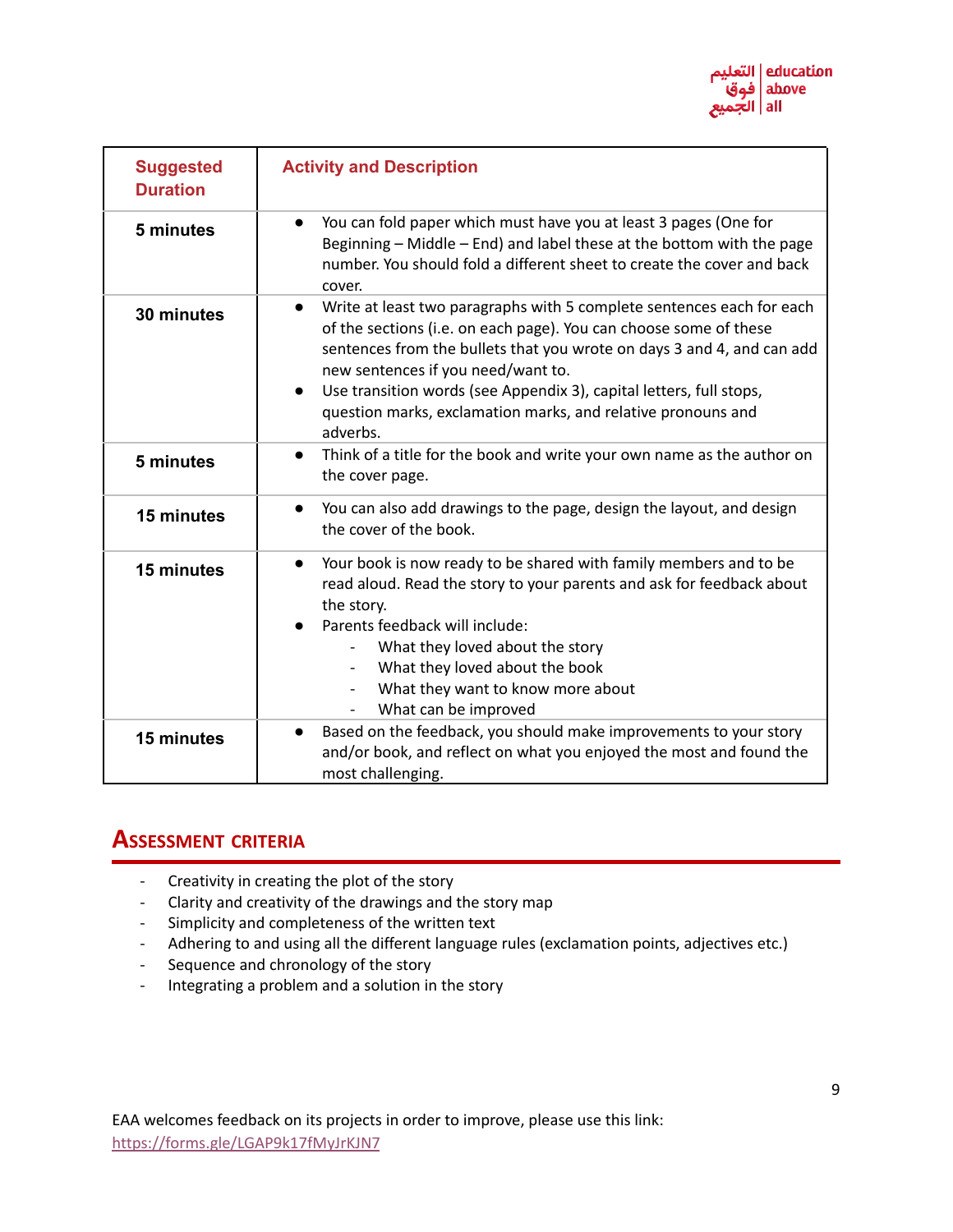#### **ADDITIONAL ENRICHMENT ACTIVITY**

- Learners can use additional parts of speech such as adverbs and punctuations like semicolons when writing the story
- Learners can add additional text
- Learners can design a back page with a summary of the story and "reviews" from family members (for example: "the story was exciting!" - dad, "this was fun!" - sister etc.)

### **MODIFICATION FOR SIMPLIFICATION**

- Learners can write one paragraph or just a few sentences on each section of the story.
- They can rely on drawings that they can afterwards describe to have something concrete to hold on to.
- The emphasis on writing conventions (exclamation marks, relative pronouns, etc.) can be loosened a little bit for some learners.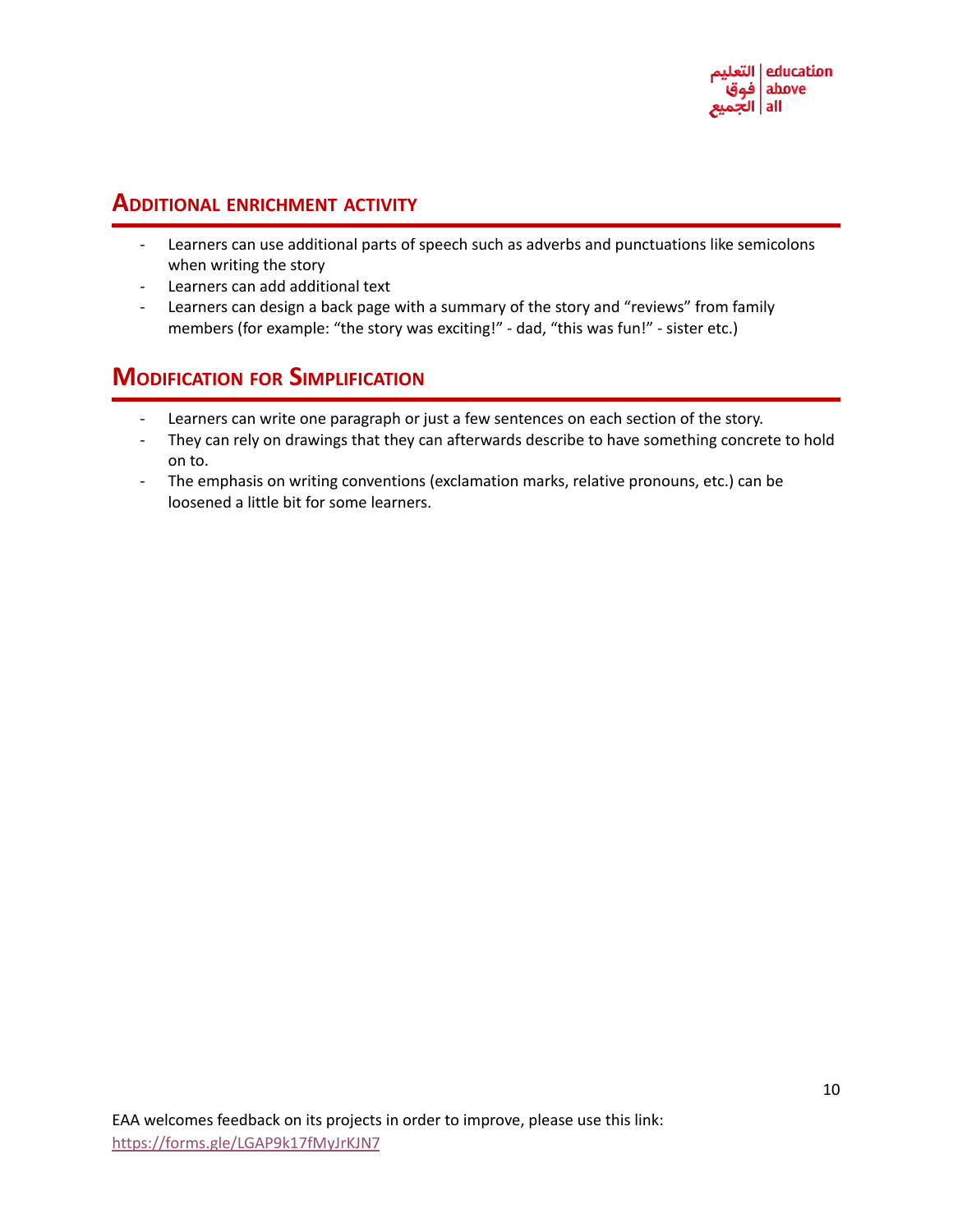

### **APPENDIX 1: THE BOY WHO CRIED WOLF**

Once, there was a boy who became bored when he watched over the village sheep grazing on the hillside. To entertain himself, he sang out, "Wolf! Wolf! The wolf is chasing the sheep!"

When the villagers heard the cry, they came running up the hill to drive the wolf away. But, when they arrived, they saw no wolf. The boy was amused when seeing their angry faces.

"Don't scream wolf, boy," warned the villagers, "when there is no wolf!" They angrily went back down the hill.

Later, the shepherd boy cried out once again, "Wolf! Wolf! The wolf is chasing the sheep!" To his amusement, he looked on as the villagers came running up the hill to scare the wolf away.

As they saw there was no wolf, they said strictly, "Save your frightened cry for when there really is a wolf! Don't cry 'wolf' when there is no wolf!" But the boy grinned at their words while they walked grumbling down the hill once more.

Later, the boy saw a real wolf sneaking around his flock. Alarmed, he jumped on his feet and cried out as loud as he could, "Wolf! Wolf!" But the villagers thought he was fooling them again, and so they didn't come to help.

At sunset, the villagers went looking for the boy who hadn't returned with their sheep. When they went up the hill, they found him weeping.

"There really was a wolf here! The flock is gone! I cried out, 'Wolf!' but you didn't come," he wailed.

An old man went to comfort the boy. As he put his arm around him, he said, "Nobody believes a liar, even when he is telling the truth!"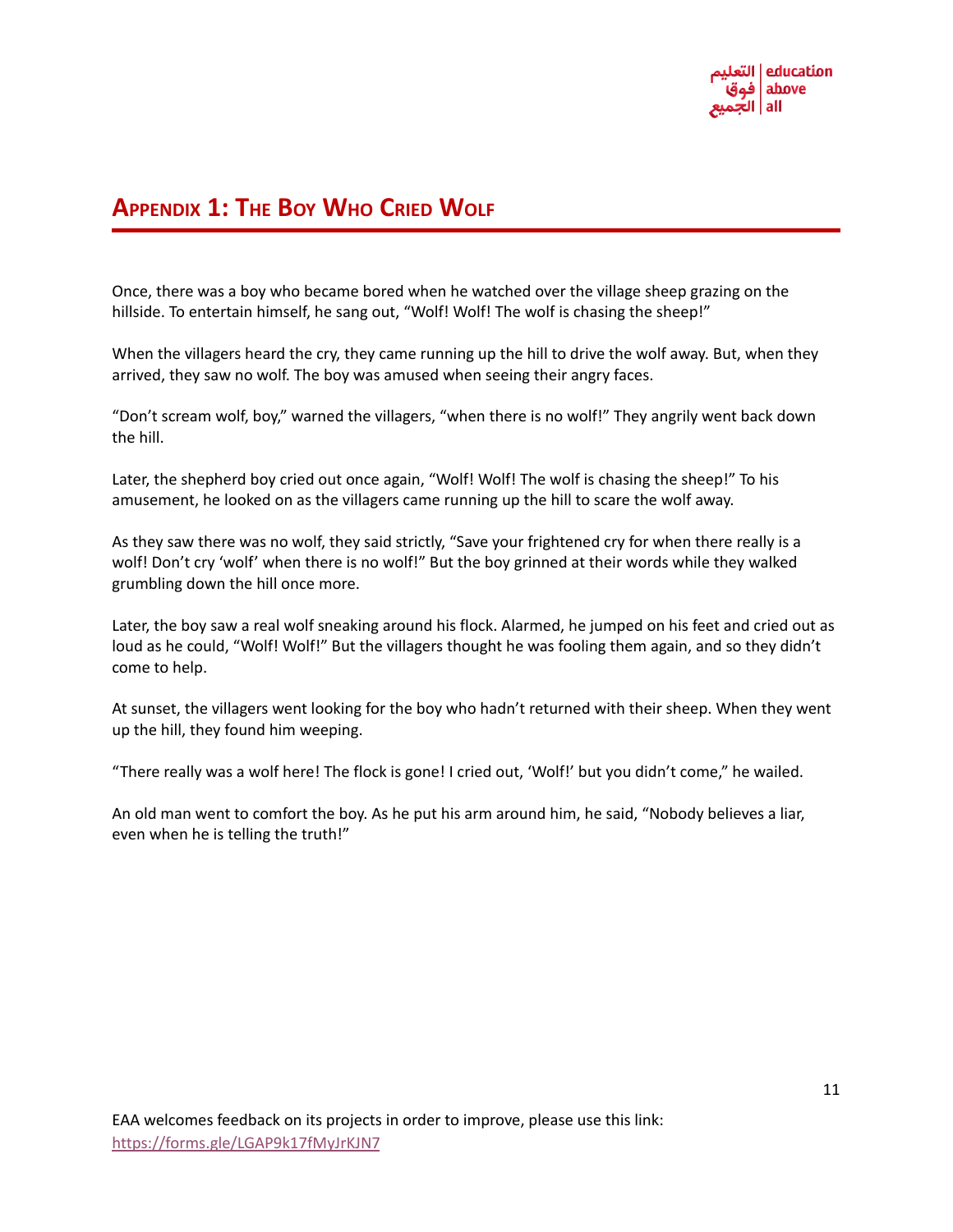

# **APPENDIX 2: STORY MAP**

Characters



**STORY MAP** 

Settings

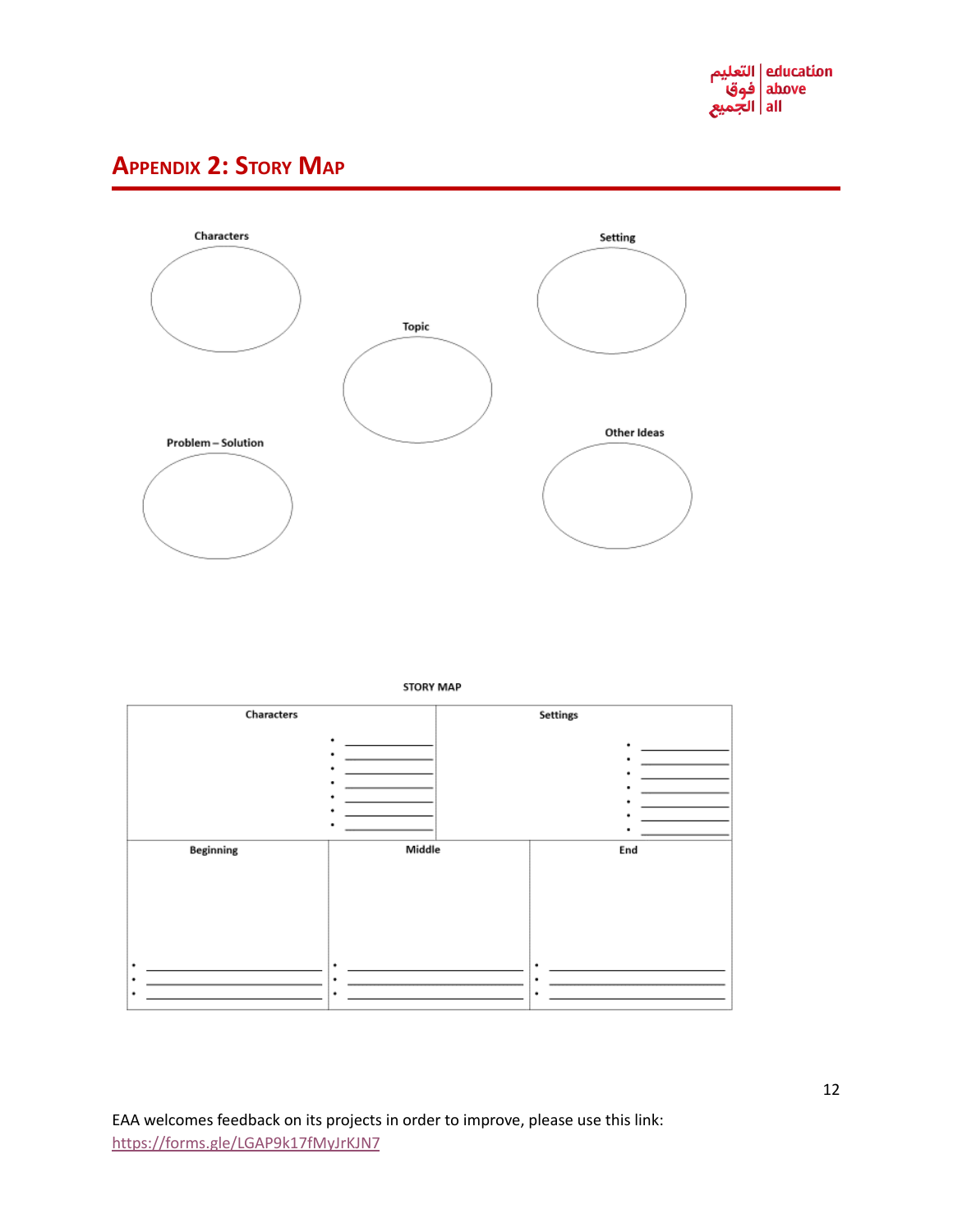education | التعليم above | فوق all | الجميع

# **APPENDIX 3: TRANSITION WORDS**

| After              | subsequently      | at first    |
|--------------------|-------------------|-------------|
| As soon as         | first             | it began    |
| <b>Before</b>      | second            | it          |
| started            |                   |             |
| <b>Next</b>        | once              | after that  |
| <b>Initially</b>   | in the meantime   | during      |
| <b>Now</b>         | later on          | at the end  |
| When               | in the beginning  | at last     |
| <b>Immediately</b> | after a while     | pretty soon |
| Meanwhile          | when we finished  | soon after  |
| Last               | the last thing    | lastly      |
| Later              | just then         |             |
| <b>Since</b>       | before long       |             |
| Suddenly           | after ___ minutes |             |
| As                 | when we were done |             |
| <b>However</b>     | right after       |             |
| Whenever           | in an instant     |             |
| Soon               | then              |             |